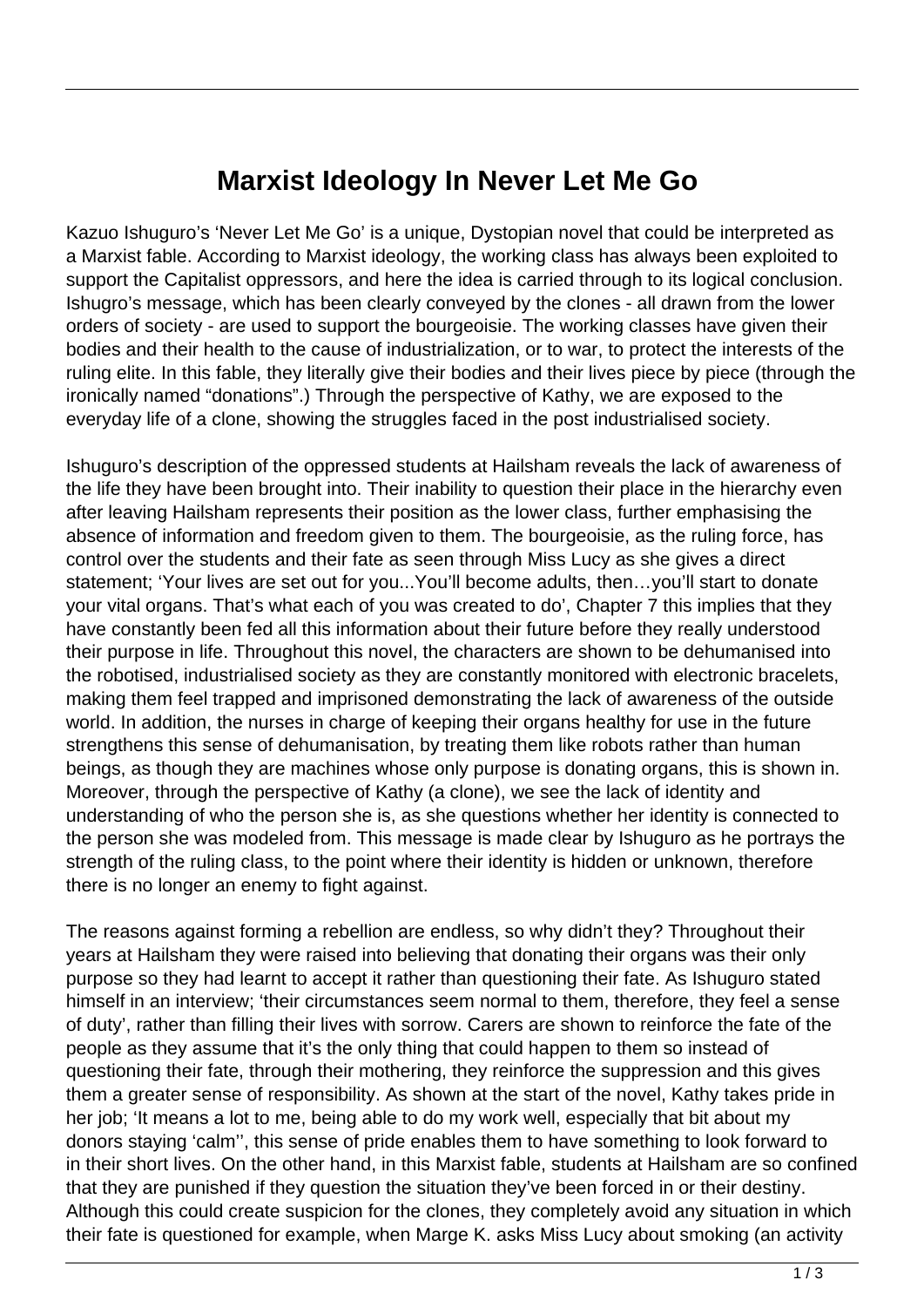strictly prohibited at Hailsham) and whose prohibition is, therefore, part of the students' internalised ideology, Kathy and her friends take action: 'For days afterwards I remember how we made Marge's life an utter misery'. Ishuguro demonstrates that these oppressed students are rather afraid of rebelling and similarly in Marxism, the proletariat, struggle in an attempt to make their voices heard. Fears of standing out and being noticed by others could lead to other punishments and the implicit suggestion made by Ishuguro is that the only way we can stop the exploitation of people for the war of another class is through abolishing class altogether (ideal of socialism meritocracy) proving that the way to heal this perpetual difficulty is getting rid of stratification.

Hailsham was considered a place where the clones felt safe and innocent. Towards the end of the novel, when the students are told that it had been demolished, their innocence seems to vanish. To the students, Hailsham was a place in which they were nurtured and given a fair education. Throughout their time there they were given books to read, art galleries were created and they were even given the chance to appreciate music. This is shown when it says 'That was why we collected your art. We selected the best of it and put on special exhibitions. 'There, look!' we could say. 'Look at this art! How dare you claim these children are anything less than fully human?' (22.24). Here Miss Emily discusses the importance of art and how it's a joy of life. By participating in regular activities, the clones feel less like robotic figures and more like typical humans. As a protest against the Marxist ideology, Miss Emily and Madame use art as propaganda for the pro-clone movement. Life at Hailsham was very different in comparison to other government homes, where they were treated more like animals than humans. Miss Emily explains to Kathy the horrible state of the other homes when she says; 'At this very moment there are students being reared in deplorable conditions you Hailsham students could hardly imagine', indicating that even though the students of Hailsham are of the lower class, there are still people living harder lives than them, highlighting the immense power of the bourgeoisie over the lower classes. When Kathy mentions a donor she cared for, she explains how 'desperately he didn't want to be reminded' of the place in 'Dorset' where he grew up, instead he wanted to hear about Hailsham ('Hailsham. I bet that was a beautiful place'). Similarly, even though Hailsham students are presented as more privileged than others, they are still oppressed as they were never allowed to go beyond the grounds making them very restricted in their experience. These suggestions show that they remain victims because of the carers who smother them with attention and love, this confirms their fate as they become aware that they're modelled from the lowest in society. In addition to this, they refuse to think too deeply about their position in the hierarchy, we see this in chapter 14 when Kathy says to Ruth 'But I think Tommy's right', 'It's daft to assume you'll have the same sort of life as your model. I agree with Tommy. It's just a bit of fun. We shouldn't get too serious about it', this implies that questioning their fate might cause them to go into a state of agitation, or fear which could be avoided.

Never Let Me Go can also be seen as a 'coming of age' novel where the nature of human relationships is represented. Before they grow up to know their true purpose in life, they live the lives of regular human beings who are able to freely feel and express the emotions of anger, love and jealousy. Through the characters, Kathy, Ruth and Tommy, the romantic tragedy is visible and conflict is constantly present between them since childhood. We are exposed to the relationship between Tommy and Ruth which builds great jealousy in Kathy, just like natural human relationships, the jealousy felt by Kathy represents the struggles of love and life. Tommy is presented as a character who shows extreme anger as a child, where he would occasionally have anger outbursts, implying that he knew about the future ahead of him. Ishiguro also